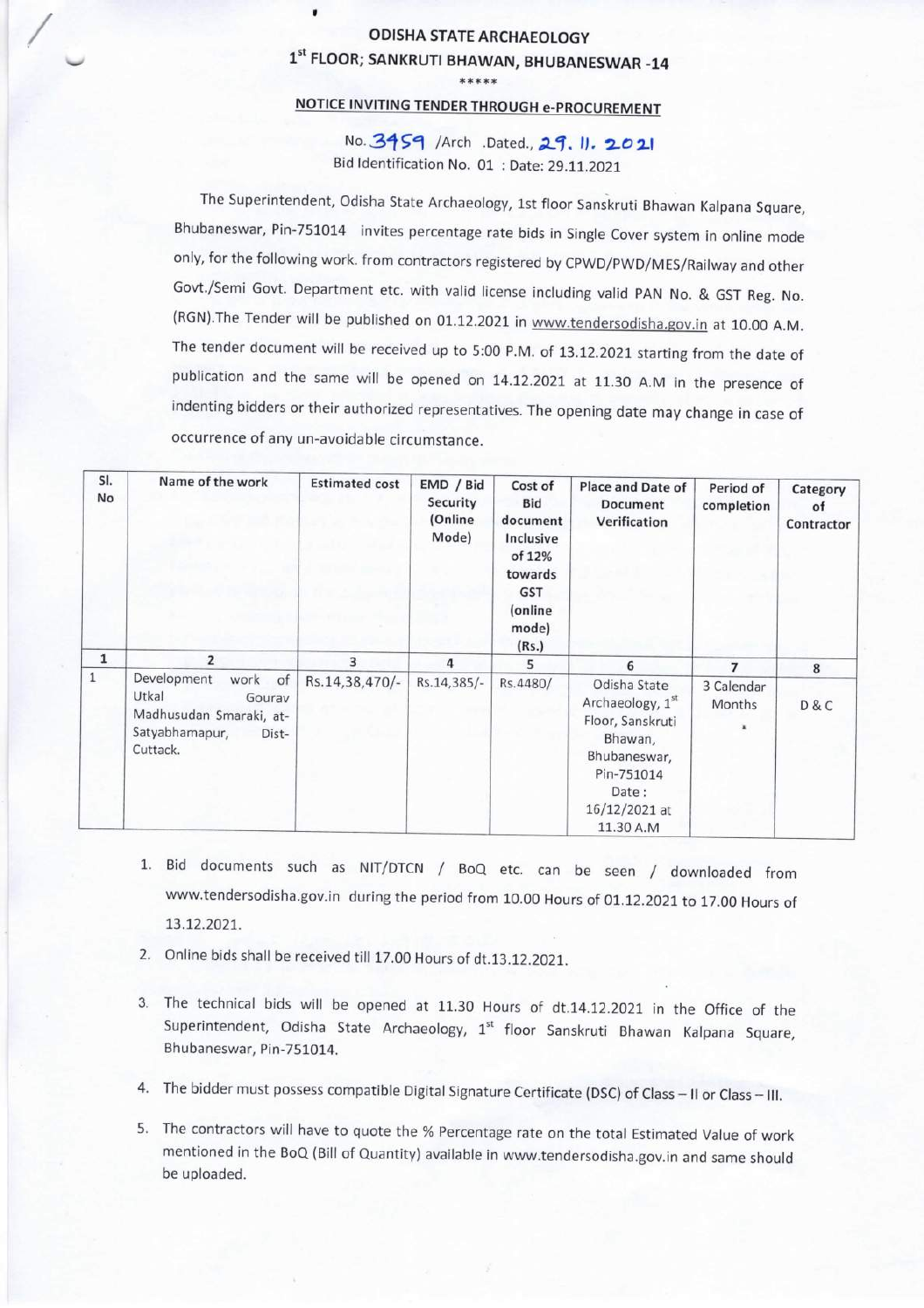- 6. Cess, Income Tax & Royalty, Security Deposit at prescribed rate will be deducted from the total bill amount at source & GST will be deposited as per applicability during period of Execution of work.
- 7. Documents for Technical Qualifications
	- a. Contractor's Registration certificate,
	- b. PAN,
	- c. GSTRegistration No,
	- d. Further all the Original document must be furnished in the Office of the Superintendent, Odisha State Archaeology, 1<sup>st</sup> floor Sanskruti Bhawan Kalpana Square, Bhubaneswar, Pin-751014 within 16/12/2021 at 11.30 A.M for verification, failing which the tender will be summarily be rejected.
	- e. The Office is not responsible for non receipt of Original Documents in the above scheduled time & date due to postal delay or any other reason.
- 8. The contractors seeking exemption of EMD shall upload an affidavit regarding the No. of tenders they have participated with exemption of EMD during the current financial year 2021-22, in the space provided in www.tendersodisha.gov.in at the time of participation of Tender.
- 9. The EMD of all bidders will be returned in due course.
- 10. Additional performance security shall be deposited by the bidders at the time of Agreement if his / her bid amount is less than the scheduled amount, Otherwise the tender paper will not be accepted. The differential cost of the bid amount shall be deposited in shape of NSC / Postal time deposit / postal saving bank account/ deposit receipt of any scheduled bank duly pledged in favour of the Superintendent Odisha State Archaeology1<sup>st</sup> floor Sanskruti Bhawan Kalpana Square, Bhubaneswar, Pin-751014.
- 11. Further arbitrary quoting of excess amount over the estimated cost will not be considered.
- 12. The undersigned reserves the right to accept or reject any or aH the tenders without assigning any reasons thereof. Any type of information regarding this tender may be obtained from e-Procurement portal of Govt. of Odisha from the date of publication i.e. 10.00 A. M. of  $01.12.2021$  up to 5.00 P.M. of  $13.12.2021$  i.e. last date of receipt of tender.

Superintendent Odisha State Archaeology **Bhubane**swar

## Memo No. 3160 /Arch., Dt. 29.1. 2021

Copy to PS to Hon'ble Minister, Tourism, & Odia Language, Literature & Culture (Culture) for kind information.

Superinte Odisha State Archaeology Bhubaneswar